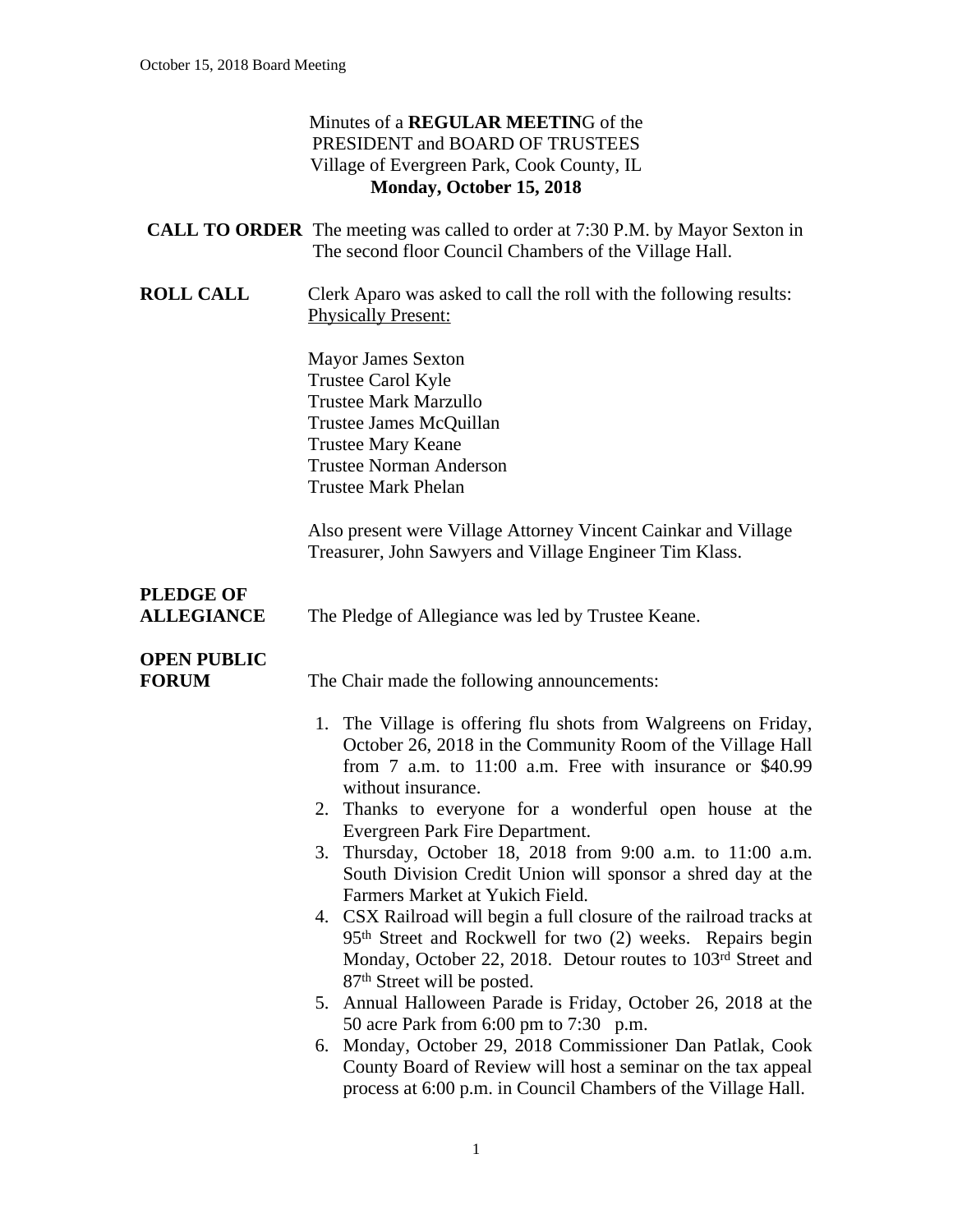- 7. Halloween trick or treat hours for Wednesday, October 31, 2018 until 6:00 p.m. unaccompanied and until 8:00 p.m. with an adult or guardian.
- 8. The Annual Pumpkin Smash will be held on Saturday November 3, from 10 a.m.–11:30 a.m. at the Community Center.
- 9. The Village Hall will be closed on Monday, November 12, 2018 in observance of Veterans Day. Normal hours resume Tuesday, 9-5 November 13, 2018.
- 10. The Zoning Board of Appeals will hold a Zoning hearing on Tuesday, November 13, 2018 for a rezoning of the former Aqua Pool property, 8956 S. Kedzie Avenue.
- 11. Yard waste containers will continue to be picked up through Thursday, December 14, 2018 weather permitting. Please dispose of leaves and garden waste in the green containers. Only excess leaves should be raked to the curb.
- 12. The recent October 9, 2018 Zoning Board of Appeals hearing for Dr. Whalen's Special Use request at 3801 West 95<sup>th</sup> Street resulted in an undecided vote by the Zoning Board. The Chair noted a decision is required and a second Zoning Board will need to be re-scheduled for a decision. He added that Dr. Whalen's office will be contacting neighbors in an effort to clarify the outdoor kennel and animal boarding proposed use of the property.

## **OPEN PUBLIC**

| <b>AUDIENCE</b> | Mrs. Watkins, 9500 Block of Sacramento stated people are              |
|-----------------|-----------------------------------------------------------------------|
|                 | running the stop signs. The Chair stated a squad will be in the area. |
|                 | She also asked where she could obtain signs that state "Drive like"   |
|                 | Your Kids Live Here." The Chair stated this is an ongoing problem     |
|                 | and everyone should slow down on residential streets. He also         |
|                 | agreed to get some signs and reminded everyone temporary signs        |
|                 | must remain on private property, not the parkway.                     |

Reid Nuttal, 2700 Block of 97<sup>th</sup> Street, owner of a local vape shop offered his services for information and questions on various vaping issues. He also asked for more police presence due to the railroad crossing closure on 95th Street.

# **REGULAR**

**AGENDA** Motion by Trustee Phelan second by Trustee Kyle to waive the reading and approve the minutes of the October 1, 2018 Regular Meeting of the President and Board of Trustees and approved as presented was passed by unanimous voice vote and so ordered by the Chair.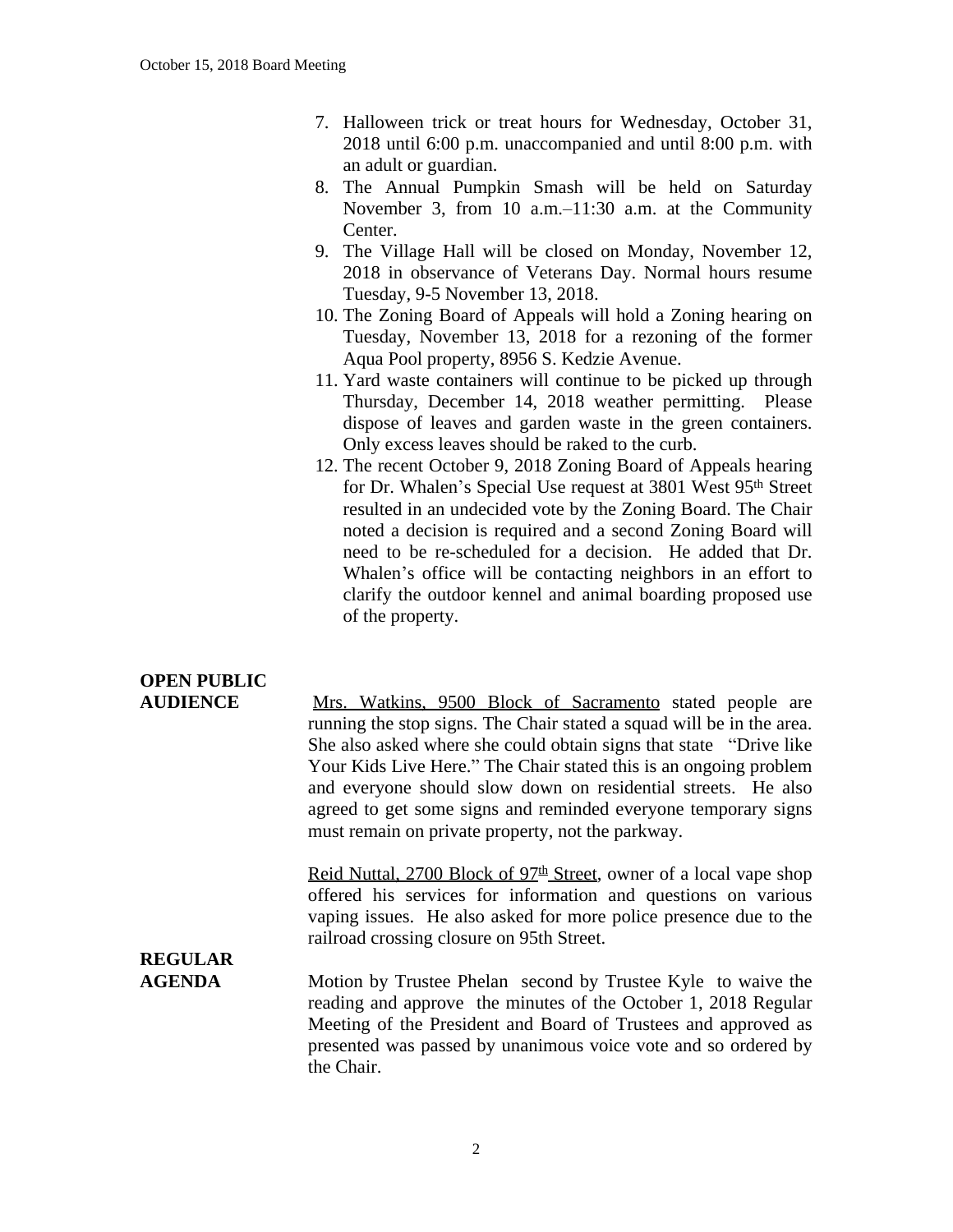#### **RESOLUTION NO. 24-2018**

Motion by Trustee McQuillan second by Trustee Marzullo to approve request from the chair to approve **Resolution No. 24-2018** with expenditures of the General Corporate Fund of \$753,408.43 and the Water Management Fund in the amount of \$ 75,215.60 and the 95th Street TIF Fund \$ 9,433.80 and the Capital Improvement Fund, \$910.115.95\$ and the Street Bond Fund, \$108,540.00 for a total of \$ 1,856,713.78. Upon roll call, voting YES: Trustees Kyle, Marzullo, McQuillan, Keane, Anderson and Phelan; voting NO: NONE. The motion was passed and so ordered by the Chair.

## **RESOLUTION**

**NO. 25-2018** Motion by Trustee Marzullo second by Trustee Phelan to approve the request from the Chair to approve **Resolution NO. 25-2018** and finalize fiscal year 2018. The amounts will be reported at the next Board meeting. Upon roll call, voting YES: Trustees Marzullo, McQuillan, Keane, Anderson, Phelan and Kyle; voting NO: NONE. The motion was passed and so ordered by the Chair.

# **TREASURER'S**

**REPORT** Motion by Trustee Marzullo second by Trustee Keane to approve the Treasurer's report for **September 2018** in the General Fund \$ 6,858,216.62 and in the Sewer and Water Fund in the amount of \$ 4,669,260.97. The motion was passed by unanimous voice vote and so ordered by the Chair.

#### **BUSINESS CERTIFICATES**

#### **CARSON'S** Motion by Trustee Kyle second by Trustee McQuillan to approve the business license application for **BON-TON HOLDINGS/DBA CARSON'S** to conduct an e-commerce buyers warehouse Monday through Wednesday and as a retail business Thursday through Sunday. This will be in the former Carson's location at the Evergreen Plaza, located at 9700 S. Western. Upon roll call, voting YES: Trustees McQuillan, Keane, Anderson, Phelan, Kyle and Marzullo; voting NO:NONE. The motion was passed and so ordered by the Chair.

Motion by Trustee Kyle second by Trustee Anderson to approve the business license application for **LEGAL ADVOCATE SOLUTIONS** to conduct a law practice located at 10024 S. Kedzie Avenue. Upon roll call, voting YES: Trustees Keane, Anderson, Phelan, Kyle, Marzullo and McQuillan; voting NO: NONE. The motion was passed and so ordered by the Chair.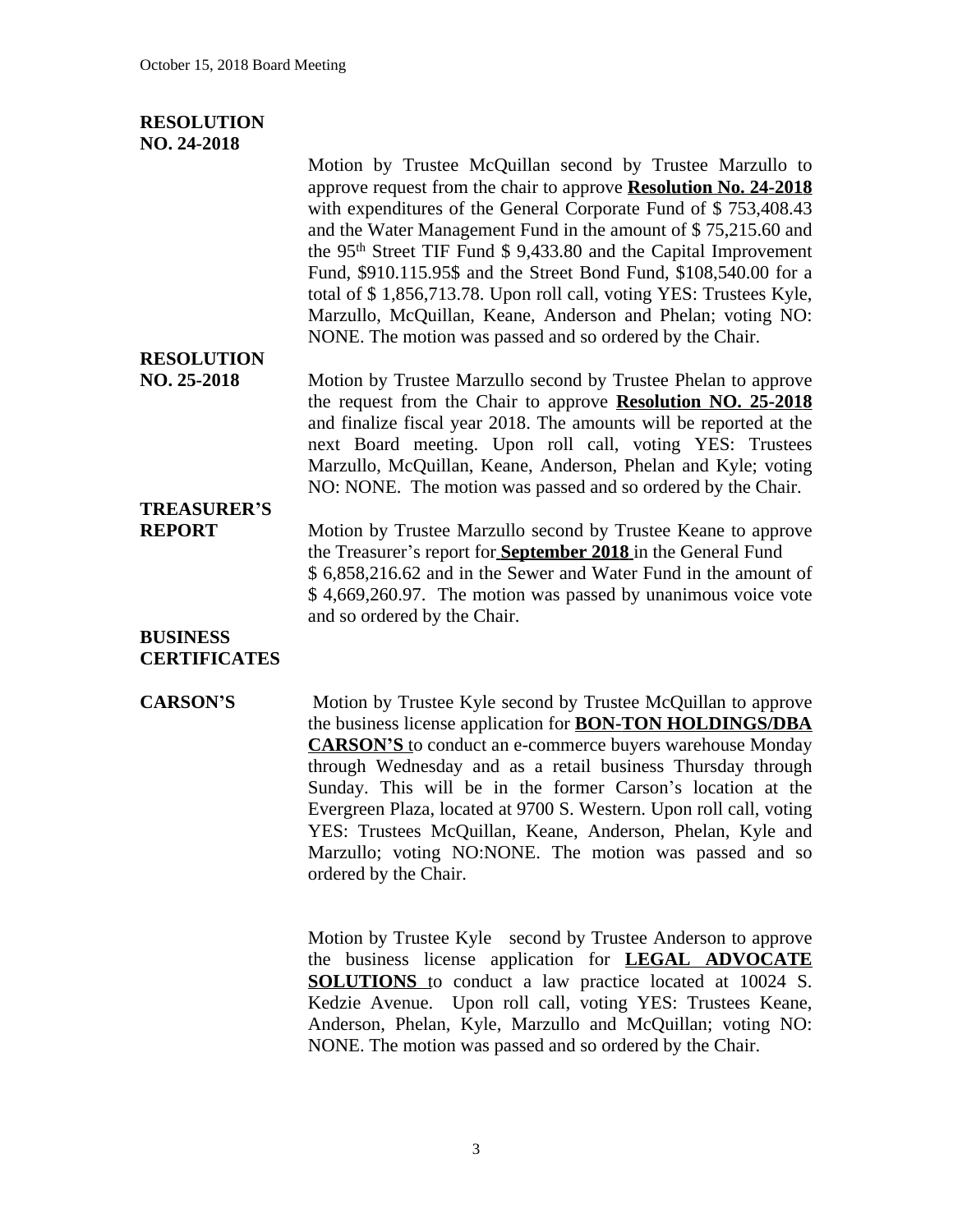Motion by Trustee Phelan second by Trustee Marzullo to approve the business license application for **ASHLEY SCHUCH, LCWS** to conduct a counseling, mental health office located at 3830 W. 95th Street, Unit 103. Upon roll call, voting YES: Trustees Anderson, Phelan, Kyle, Marzullo, McQuillan and Keane; voting NO: NONE. The motion was passed and so ordered by the Chair.

### **ORDINANCE**

**NO. 26-2018** Motion by Trustee Phelan second by Trustee McQuillan to approve **ORDINANCE NO. 26-2018,** "**AN ORDINANCE AMENDING SECTION 3-58, FEES AND LIMITATIONS, OF CHAPTER 3, ALCOHOLIC LIQUOR, OF THE EVERGREEN PARK MUNICIPAL CODE BY INCREASING THE NUMBER OF CLASS M LICENSES BY ONE."** The Chair stated this is for the new Whole Foods in the Evergreen Plaza. Upon roll call, voting YES: Trustees Phelan, Kyle, Marzullo, McQuillan, Keane and Anderson; voting NO: NONE. The motion was passed and so ordered by the Chair.

#### **ORDINANCE**

**NO. 27-2018** Motion by Trustee Kyle second by Trustee Keane to approve **ORDINANCE NO. 27-2018,** "**AN ORDINANCE OF THE VILLAGE OF EVERGREEN PARK REMOVING A TAX PARCEL FROM SPECIAL SERVICE AREA NUMBER 2."** Attorney Cainkar stated the agreements expire every ten (10) years and this is the agreement with the new owners to remove the Applebee's property located in the Evergreen Plaza. It does not affect the taxes collected in the SSA2. Upon roll call, voting YES: Trustees Marzullo, McQuillan, Keane, Anderson, Phelan and Kyle; voting NO: NONE. The motion was passed and so ordered by the Chair.

#### **RESOLUTION**

**NO. 9-2018** Motion by Trustee McQuillan second by Trustee Keane to approve **RESOLUTION NO. 9-2018, "A RESOLUTION OF THE VILLAGE OF EVERGREEN PARK AUTHORIZING THE EXECUTION OF THE MUTUAL AID BOX ALARM SYSTEM, DIVISION NO. 21, INTERGOVERNMENTAL AGREEMENT."** Fire Chief Kleinhaus explained the master agreement was signed in the late 1980's. This deals with operations and organization of various departments for mutual aid. Upon roll call, voting YES: Trustees Kyle, Marzullo, McQuillan, Keane, Anderson and Phelan; voting NO: NONE. The motion was passed and so ordered by the Chair.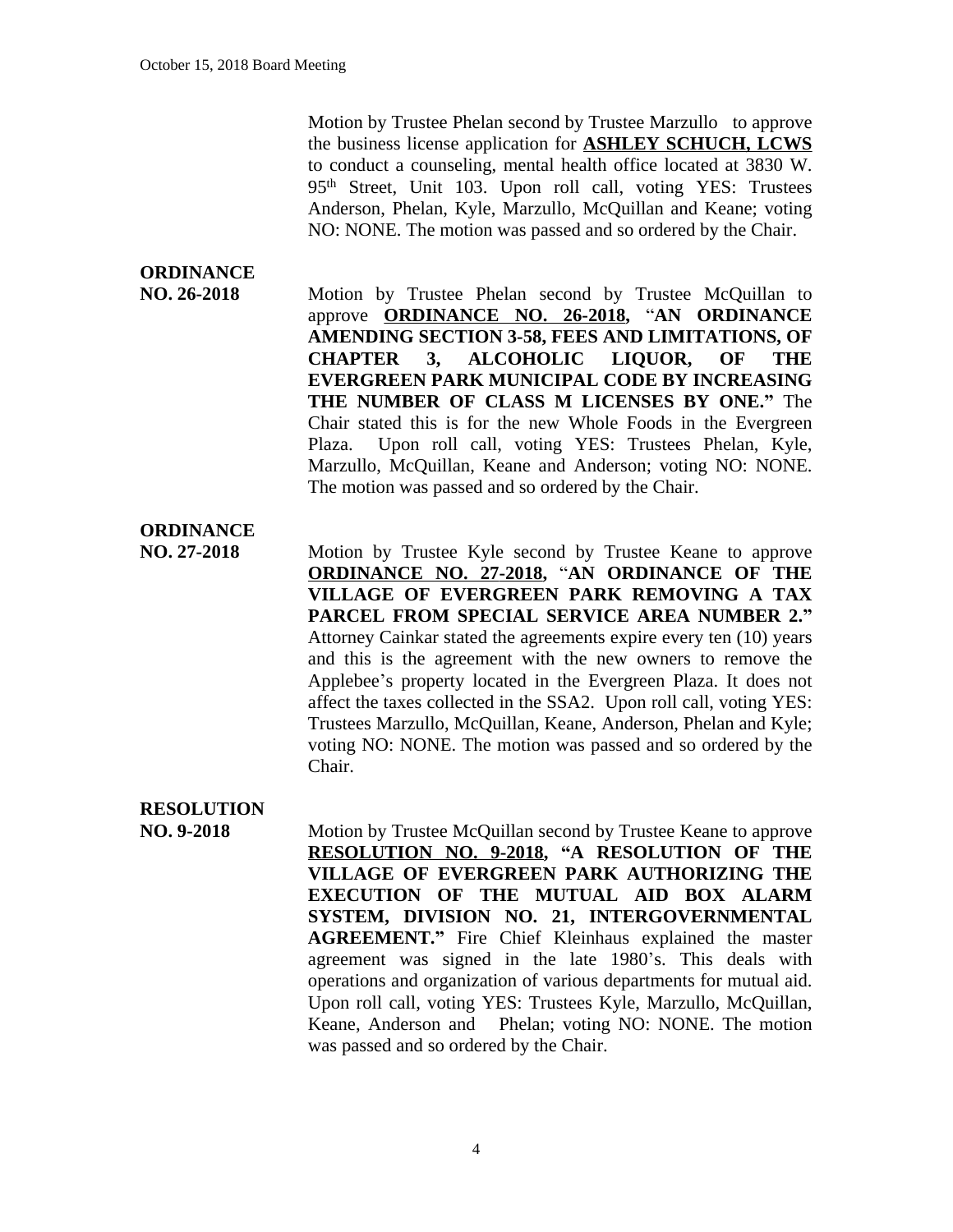### **SALE POLICE**

**VEHICLES** Motion by Trustee Phelan second by Trustee Anderson to approve the request from Police Chief Saunders to sell (2) two drug seizure vehicles due to the cost of repairs; a 2003 Ford Explorer (A36838) and a 2006 Land Rover (A394625). Upon roll call, voting YES: Trustees: McQuillan, Keane, Anderson, Phelan, Kyle and Marzullo; voting NO: NONE. The motion was passed and so ordered by the Chair.

# **ENGINEER'S**

**REPORT** Mr. Klass had no report.

**ATTORNEY'S**

**REPORT** Mr. Cainkar had no report.

**BIDS**

**ICE RINK** Motion by Trustee Phelan second by Trustee Kyle to approve PW Director Lorenz's request to award the lowest bidder Celtic Commercial Painting in the amount of \$32,750.00 for the painting of the super structure of the ice rink. Upon roll call, voting YES: Trustees: Keane, Anderson, Phelan, Kyle, Marzullo and McQuillan; voting NO: NONE. The motion was passed and so ordered by the Chair.

#### **CONCRETE**

**WESTERN AVE.** Motion by Trustee Kyle second by Trustee McQuillan to approve the PW Director's request to award the lowest bidder, O'Connor Contractors, Inc. in the amount of \$ 62,334.00 for the replacement of concrete on Western Avenue from 96<sup>th</sup> Street to 98<sup>th</sup> Street as part of the Water Main project. Upon roll call, voting YES: Trustees Anderson, Phelan, Kyle, Marzullo, McQuillan and Keane; voting NO: NONE. The motion was passed and so ordered by the Chair.

### **STAMPED CONCRETE**

**SIDEWALKS** Motion by Trustee Phelan second by Trustee Anderson to approve the PW Director's request to award the lowest bidder Vixen Construction in the amount of \$ 21,379.60 for the placement of red stamped concrete sidewalk at 9500 Western Avenue. Upon roll call, voting YES: Trustees Phelan, Kyle, Marzullo, McQuillan, Keane and Anderson; voting NO: NONE. The motion was passed and so ordered by the Chair.

# **LANDSCAPE**

Motion by Trustee McQuillan second by Trustee Marzullo to approve the PW Director's request to award the only/low bid from Semmer Landscape for the landscape work at the new Community Center in the amount of \$36,807.21. Trustee Kyle questioned the planting timing of the landscape. Mr. Lorenz responded they will